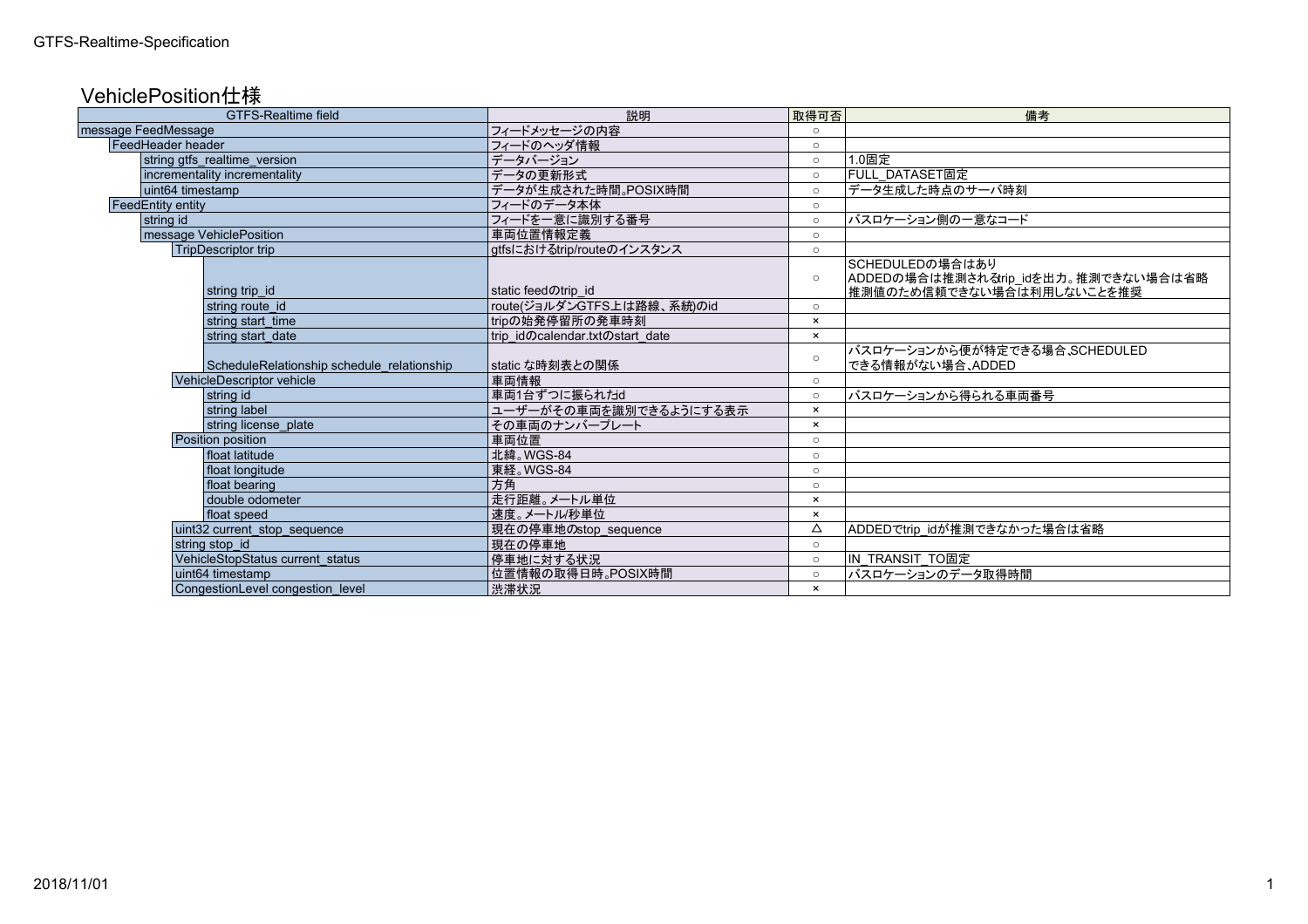## TripUpdate仕様

| <b>GTFS-Realtime field</b>                 |                          | 説明                              | 取得可否           | 備考                                                                                                                                                 |
|--------------------------------------------|--------------------------|---------------------------------|----------------|----------------------------------------------------------------------------------------------------------------------------------------------------|
| message FeedMessage                        |                          | フィードメッセージの内容                    | $\circ$        |                                                                                                                                                    |
| FeedHeader header                          |                          | フィードのヘッダ情報                      | $\circ$        |                                                                                                                                                    |
| string gtfs realtime version               |                          | データバージョン                        | $\circ$        | 1.0固定                                                                                                                                              |
| incrementality incrementality              |                          | データの更新形式                        | $\circ$        | <b>FULL DATASET固定</b>                                                                                                                              |
| uint64 timestamp                           |                          | データが生成された時間。POSIX時間             | $\circ$        | データ生成した時点のサーバ時刻                                                                                                                                    |
| <b>FeedEntity entity</b>                   |                          | フィードのデータ本体                      | $\circ$        |                                                                                                                                                    |
| string id                                  |                          | フィードを一意に識別する番号                  | $\circ$        | バスロケーション側の一意なコード                                                                                                                                   |
| message TripUpdate                         |                          | 車両の進行状況の最新情報                    | $\circ$        |                                                                                                                                                    |
| <b>TripDescriptor trip</b>                 |                          | gtfsにおけるtrip/routeのインスタンス       | $\circ$        |                                                                                                                                                    |
| string trip_id                             |                          | static feedのtrip id             | $\circ$        | SCHEDULEDの場合はあり<br>ADDEDの場合は推測されるtrip_idを出力。推測できない場合は省略<br>推測値のため信頼できない場合は利用しないことを推奨                                                               |
| string route id                            |                          | route(ジョルダンGTFS上は路線、系統)のid      | $\circ$        |                                                                                                                                                    |
| string start time                          |                          | tripの始発停留所の発車時刻                 | $\times$       |                                                                                                                                                    |
| string start_date                          |                          | trip idのcalendar.txtのstart date | $\mathbf{x}$   |                                                                                                                                                    |
| ScheduleRelationship schedule relationship |                          | static な時刻表との関係                 | $\circ$        | バスロケーションから便が特定できる場合、SCHEDULED<br>できる情報がない場合、ADDED                                                                                                  |
| VehicleDescriptor vehicle                  |                          | 車両情報                            | $\circ$        |                                                                                                                                                    |
| string id                                  |                          | 車両1台ずつに振られたid                   | $\circ$        | バスロケーションから得られる車両番号                                                                                                                                 |
| string label                               |                          | ユーザーがその車両を識別できるようにする表示          | $\pmb{\times}$ |                                                                                                                                                    |
| string license_plate                       |                          | その車両のナンバープレート                   | $\mathbf{x}$   |                                                                                                                                                    |
| StopTimeUpdate StopTimeUpdate              |                          | 停車時刻の最新情報                       | $\circ$        | stopTimeUpdate[0]: 最後に通過した停留所の実績値があればその<br> 値、<br>ない場合は1以降]の内容<br>stopTimeUpdate[1以降]:この先停車する停留所の予測値                                               |
| uint32 stop_sequence                       |                          | 現在の停車地のstop_sequence            | $\circ$        | TripDescriptor trip.schedule_relationshipがADDEDでtrip_idが推測<br>できなかった場合は省略                                                                          |
| string stop_id                             |                          | 現在の停車地                          | $\circ$        |                                                                                                                                                    |
| StopTimeEvent arrival                      |                          | 到着地についての最新状況                    | $\circ$        |                                                                                                                                                    |
|                                            | int32 delay              | 遅延時間(秒単位)。正値で遅れ、負値で早発           | $\Delta$       | TripDescriptor trip.schedule relationshipがADDEDの場合、省略<br>SCHEDULEDは以下の通り<br>stopTimeUpdate[0]は停留所の実績値の場合は省略<br>stopTimeUpdate[1以降]は通過予測時刻と時刻表の時刻の差 |
|                                            | int64 time               | 到着の絶対時間。POSIX時間                 | $\circ$        | TripDescriptor trip.schedule_relationshipに関わらず以下の通り<br>stopTimeUpdate[0]は通過実績時刻。ただし実績がない場合は通過<br>予測時刻<br>stopTimeUpdate[1以降]は通過予測時刻                |
|                                            | int32 uncertainty 情報の確実度 |                                 | $\triangle$    | TripDescriptor trip.schedule_relationshipがADDEDの場合、省略<br>SCHEDULEDは以下の通り<br>stopTimeUpdate[0]は停留所の実績値の場合は0固定<br>stopTimeUpdate[1以降]は省略             |
| StopTimeEvent departure                    |                          | 出発地についての最新状況                    | $\circ$        |                                                                                                                                                    |
|                                            | int32 delay              | 遅延時間(秒単位)。正値で遅れ、負値で早発           | $\Delta$       | TripDescriptor trip.schedule_relationshipがADDEDの場合、省略<br>SCHEDULEDは以下の通り<br>stopTimeUpdate[0]は停留所の実績値の場合は省略<br>stopTimeUpdate[1以降]は通過予測時刻と時刻表の時刻の差 |